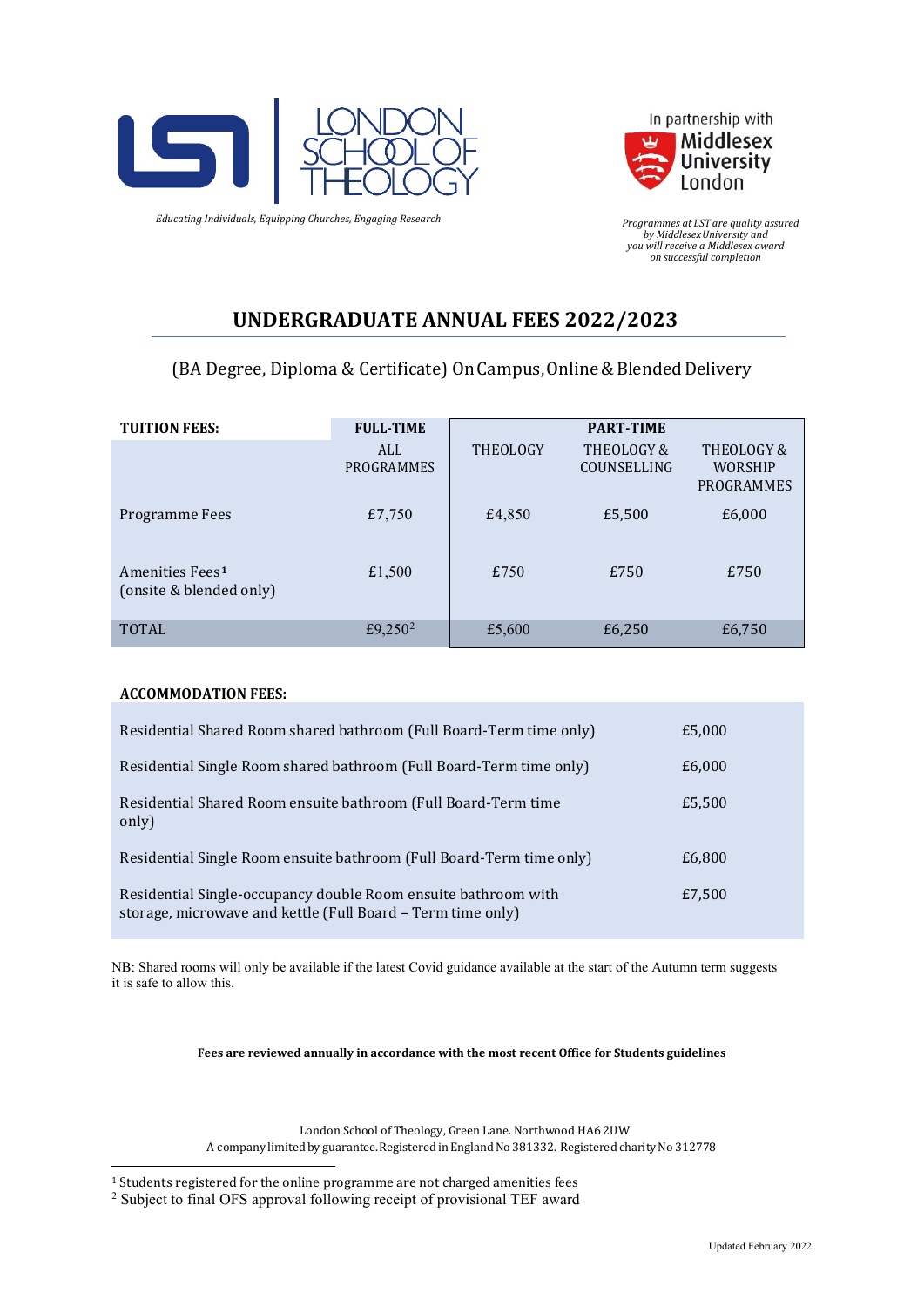### 1.TUITION FEES:

• Programme Fees

Programme Fees cover tuition for the whole academic year and are not refundable if a student withdraws part way through the year. Students who withdraw from their course of study during the year are liable for fees for the entire year.

• Middlesex University Registration Fees

Included in the Programme Fees that students pay to LST are fees the School has to pay to Middlesex University to cover the costs of registration and other academic administration associated with their validation of the LST programmes.

• Amenities Fees

Amenities Fees cover the use of School facilities, use of the library (both on campus and online), and IT and admin support. Online students are not required to pay amenities fees.

# 2.MAINTENANCE FEES:

• Residential Fees

Residential Fees cover all term-time meals and accommodation. They do not cover meals or accommodationduringthe Christmas, Easter or Summer vacations. There is no refund available if meals are not taken. Residential Fees cover accommodation from dinner the evening before term starts, until breakfast on the day after term ends. Residency during vacations is subject to roomavailabilityandseparate ratesapply.Further informationcanbeobtained fromthe Facilities and CateringManagers [enquiries@lst.ac.uk](mailto:enquiries@lst.ac.uk) .

Students who wish to move out of School accommodation are responsible for Residence Fees for the remainder ofthe year or until the School has found a substitute.

• Lunches on campus (Only for non-resident students studying on campus)

We value community at LST and would hope that students studying on campus will chose to have lunch with the other residential students, faculty and staff members on the days they are on site. Students can either pay by cash at the till each day or use a prepaid card.

#### 3.STUDENT BODY FEES:

A Student Body Levy of £50 is paid by the School for all on campus and blended undergraduate students, whether full-time or part-time, out of the Amenities Fees. The student body is run independently of the School by an elected Student Committee.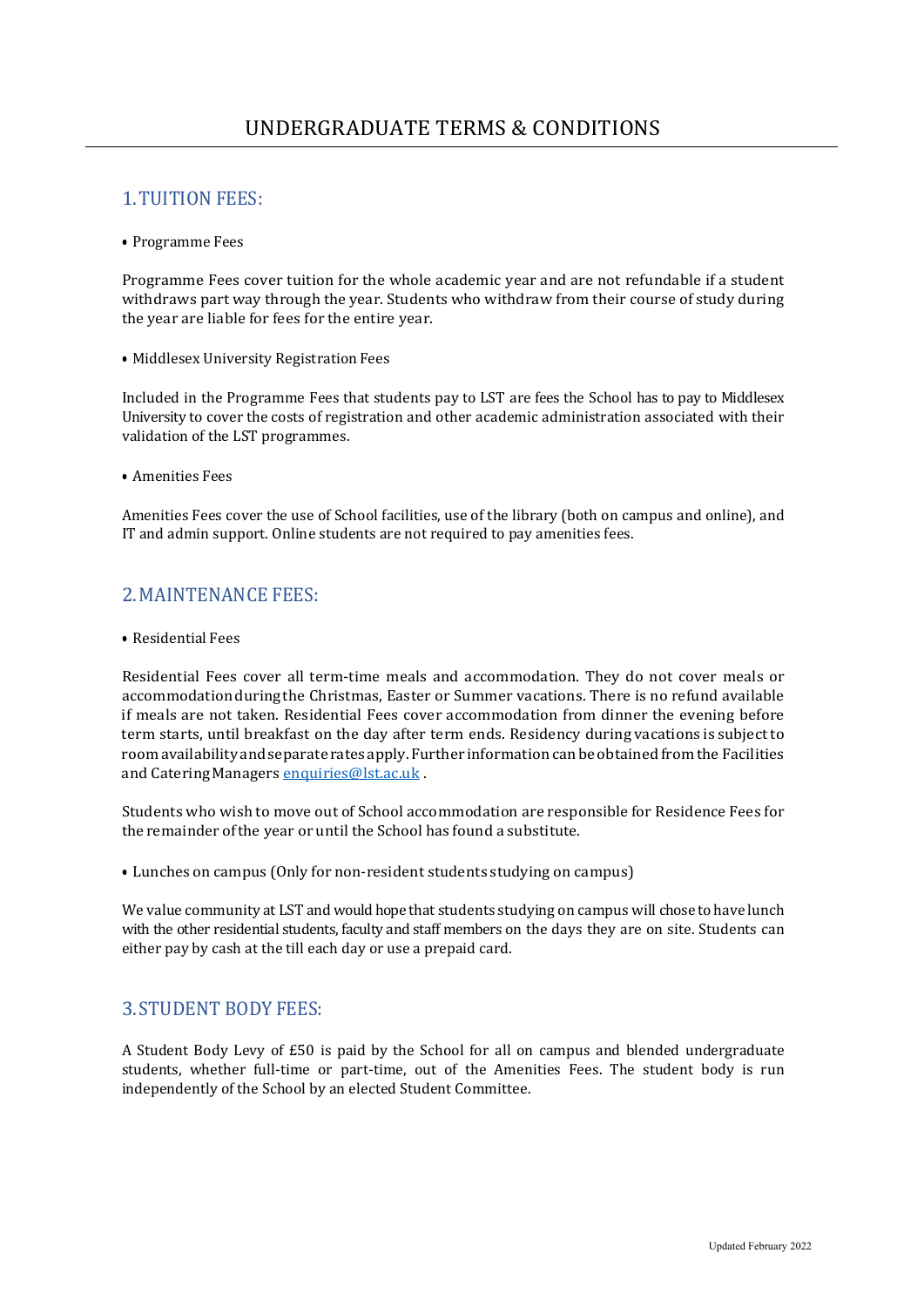# 4.SPECIFIC PROGRAMME FEES:

- Music Tuition Fees (Theology & Music and Theology & Creative Musicianship) are included in the programme fees and cover the instrumental tuition provided as part of the programme.
- Counselling Training Weekends (Theology & Counselling) are included in programme fees.
- There is an expectation for those on the Counselling course to receive regular personal therapy, this is a private arrangement between the student and the therapist and as such is not covered in the programme fee. Please do ensure that you budget for this on top of your fees.

# 5.PAYMENT TERMS ANDDISCOUNTS:

#### • Payment Terms

Fees are invoiced and payable annually in advance.

Payment may be made by instalments, following submission of the Payment Plan Form. If a payment plan is agreed and not adhered to, interest will be added to overdueaccounts.

Non-payment of fees may result in withdrawal of access to School facilities.

Students who have difficulties in paying fees, or require financial assistance or information, please speak to the School's Credit Controller on 01923 456127 or email [creditcontrol@lst.ac.uk](mailto:creditcontrol@lst.ac.uk) at the earliest opportunity.

Final year students who have not settled all fees in full by  $31<sup>st</sup>$  May will not be permitted to graduate.

• Discounts for Annual Settlement

Any student who wishes to pay their total invoice (fees and accommodation where applicable) for the year by 31st October is eligible for a discount of 1% on the total payable. Students wishing to take up this option should email [accounts@lst.ac.uk](mailto:accounts@lst.ac.uk) and request the Annual Settlement Discount by  $1^{st}$ October at the latest. This option does not apply to students whose fees are being financed by a student loan, as the Student Loan Company pays the School fees by installments.

• Tuition Discounts for Married Couples

A discount of 25% applies to the Programme Fees of one partner of a married couple when both are studying for a full- time or part-time taught course at LST (the discount applies to Undergraduate and Master/Postgraduate Diploma programmes only and to the lower of the 2 sets of fees). Further information can be obtained from the Accounts Department upon request.

#### 6. DEPOSITS:

• Fee Deposits

All students are required to pay a Fee Deposit to secure their place at the School. For UK and EU students and online international students the deposit is £250 and for international students intending to travel to the UK and requiring a CAS number £5,000 if wanting to be stay on campus or £3,500 if arranging your own accommodation. This deposit (less Room Facilities Deposit where applicable) will be applied to the first fee invoice. The deposit is non-refundable if you withdraw after 1<sup>st</sup> September 2022. Where 100% of a student's fees are covered by the student loan and they have no other further costs to pay, the deposit will be refunded at the end of the academic year.